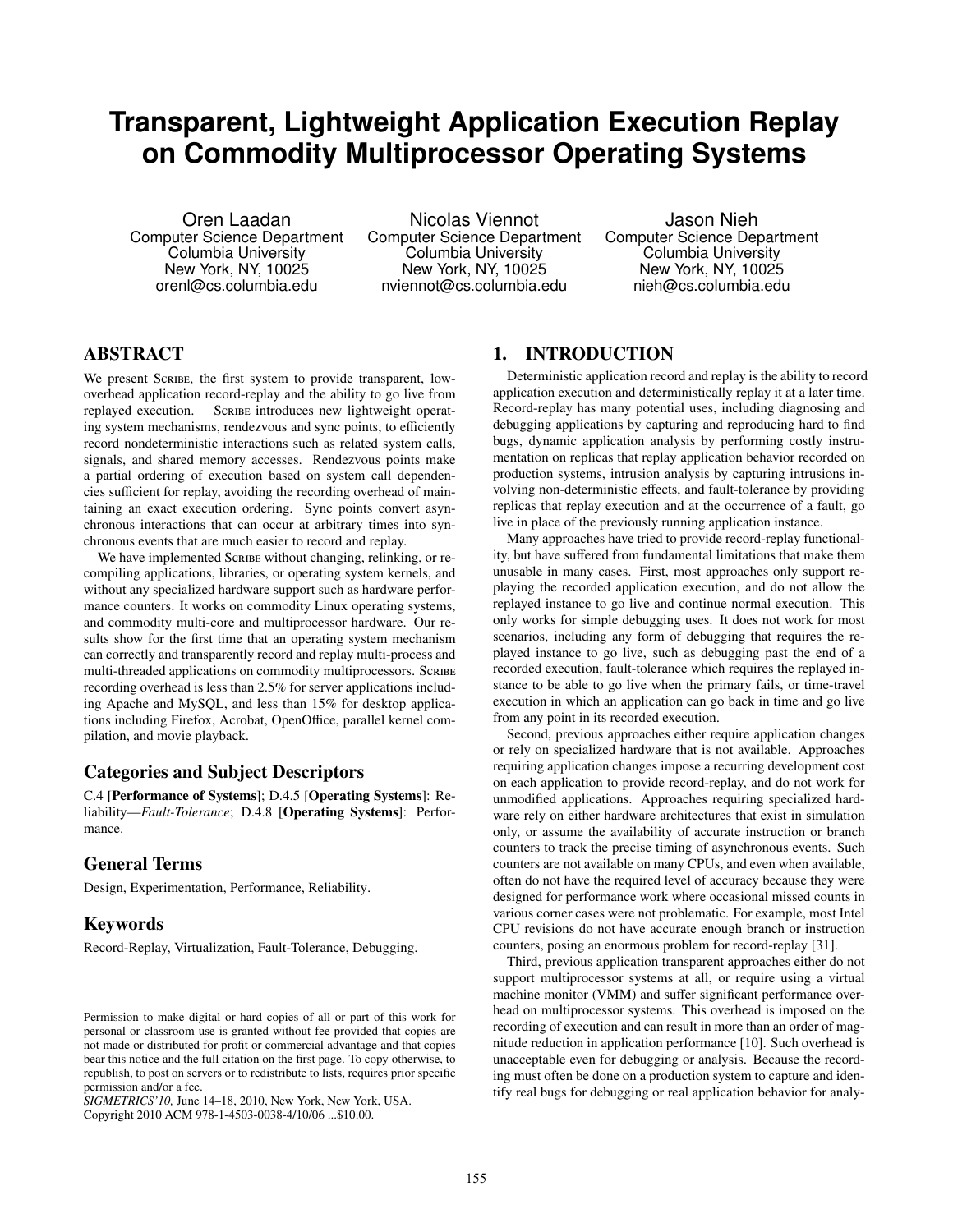sis, minimizing recording overhead is crucial to avoid any adverse impact on production application execution.

To address these problems, we introduce SCRIBE, the first system to provide transparent, low-overhead application record-replay and the ability to go live from replayed execution. SCRIBE uniquely combines transparency and low-overhead for application execution recording based on two principles. First, SCRIBE primarily operates at the well-defined interface between applications and the operating system to record and replay the execution of multiple processes and threads in a consistent and coordinated manner. Using a standard interface that applications already use avoids the need to modify applications to enable record-replay, providing transparency. Using a higher-level interface avoids the need to track and record low-level hardware and operating system nondeterministic effects that have no impact on enabling deterministic application replay, reducing overhead. Unlike VMM approaches, it also enables finer granularity per application record-replay as opposed to limiting recordreplay to an entire operating system instance. Second, SCRIBE observes that real applications do frequent system activities such as I/O. These activities can be recorded efficiently with relative ease because their timing is synchronous with the execution of the process performing the activities. Using these activities, SCRIBE converts nondeterministic asynchronous interactions that are difficult to record and replay efficiently without additional hardware support into synchronous interactions that can be recorded in software with low overhead. In other words, the timing of an application execution may be perturbed in a manner that makes it easier to record efficiently without sacrificing correctness or performance.

Using these principles, SCRIBE introduces two novel mechanisms to address the key challenge of handling nondeterministic execution. First, SCRIBE introduces *rendezvous points* to record all nondeterministic interactions between applications and the operating system that involve system calls. To be able to go live at any point during replay, the effect of system calls inside the kernel must be replayed; replaying just the outcome of system calls in user space is not sufficient. SCRIBE does not aim to replay the exact scheduling order as in the original execution, but instead uses rendezvous points to make a partial ordering of execution based on system call dependencies sufficient for replay. Since an exact execution ordering is not needed, SCRIBE does not incur the associated recording overhead and does not need hardware counters used to maintain such an ordering. SCRIBE also logs input data delivered through system calls to account for nondeterminism due to external input.

Second, SCRIBE introduces *sync points* that correspond to synchronous system events such as system calls and certain page faults to deterministically record the timing of nondeterministic events like signals and shared memory interleavings. For a target process or thread, an asynchronous event such as a signal or shared memory access by other processes or threads may occur at any time during the target process's execution. This is hard to replay since the event must be replayed at the exact same instruction in the target process as during recording. SCRIBE defers asynchronous events until sync points occur to make their timing deterministic so that they are easier to efficiently record and replay. Sync points do not require hardware counters or application modifications that are necessary with previous approaches, and do not adversely impact application performance because they occur frequently enough in real server and desktop applications due to operating system activities.

SCRIBE fully supports record and replay of real multi-process and multi-threaded applications, and enables an application to switch from being replayed to running live at any point in time. SCRIBE accomplishes all of this in an application transparent manner, does not require changing, relinking, or recompiling applications, libraries,

or operating system kernels, does not require any specialized hardware support, does not require a VMM or incur its associated costs, and works on commodity multi-core and multiprocessor hardware and operating systems.

We have implemented a SCRIBE Linux prototype and evaluated its performance on multi-core and multiprocessor systems on a wide range of real applications. Our results show for the first time that (1) sync points are an effective, lightweight mechanism for handling nondeterminism due to signals and shared memory, (2) sync points occur often enough in real server and desktop applications that the vast majority of asynchronous events are handled instantaneously, and even when events are deferred, they are delayed for 25 to  $220 \mu s$  on average, (3) an operating system mechanism can record-replay real multi-threaded and multi-process applications, (4) transparent, low-overhead record-replay can be done for workloads across a wide range of server and desktop applications, including Apache, MySQL, Firefox, Acrobat, OpenOffice, parallel make, and MPlayer. On a 4-CPU multiprocessor, SCRIBE's recording overhead was under 2.5% for server applications, and less than 15% for desktop applications. These results show for the first time a new level of transparent record and replay performance on commodity multiprocessor systems that was not previously possible.

## 2. ARCHITECTURE OVERVIEW

SCRIBE can record and replay the execution of a group of processes and threads from any point in time. We refer to a group of processes and threads being recorded or replayed as a *session*. SCRIBE checkpoints the session at a desired starting time and records the execution going forward. It can then restart and replay the session from the checkpoint. Checkpoints can be taken at any time, replay can be done at any later time as well as on another machine, and replayed execution can go live at any time and continue normal execution. SCRIBE's checkpoint-restart mechanism provides a consistent checkpoint of process and filesystem state based on Zap [14, 15, 24]. We only consider execution replay on a machine with the same CPU type and features, such as x86 MMX/SSE instructions, as where the execution was recorded. For example, a process that uses MMX instructions when it is recorded cannot be replayed on a machine without MMX instructions. We will use Linux semantics to describe how record-replay is accomplished in further detail.

SCRIBE can start recording execution from a checkpoint of a session, or it may begin with an empty session by launching a new process. To begin recording, a dedicated monitor process attaches itself to the target process(es), setting a special *recording* flag for each process to indicate that it is being recorded. This flag is inherited via the fork and clone system calls, so that new threads and children of a recorded process will automatically become part of the recorded session. Recording takes place in the context of the recorded process. SCRIBE uses stubs to interpose on key operating system kernel entry points to perform some processing before and after the entry points as needed. For instance, when a recorded process executes a system call, SCRIBE produces events that describe the system call and its outcome by recording information about the system call before and after the system call executes. S records by intercepting all interactions of processes with their environment, capturing all nondeterminism in *events* that are stored in *log queues* inside the kernel. SCRIBE allocates a private kernel log queue for each process. Processes generate events during recording, and append them to the log queue. As processes fill their log queues with events, the monitor pulls them from the queues and saves them to permanent storage. Recording of a process ends when the process exits, or when SCRIBE explicitly tells the monitor to stop the recording.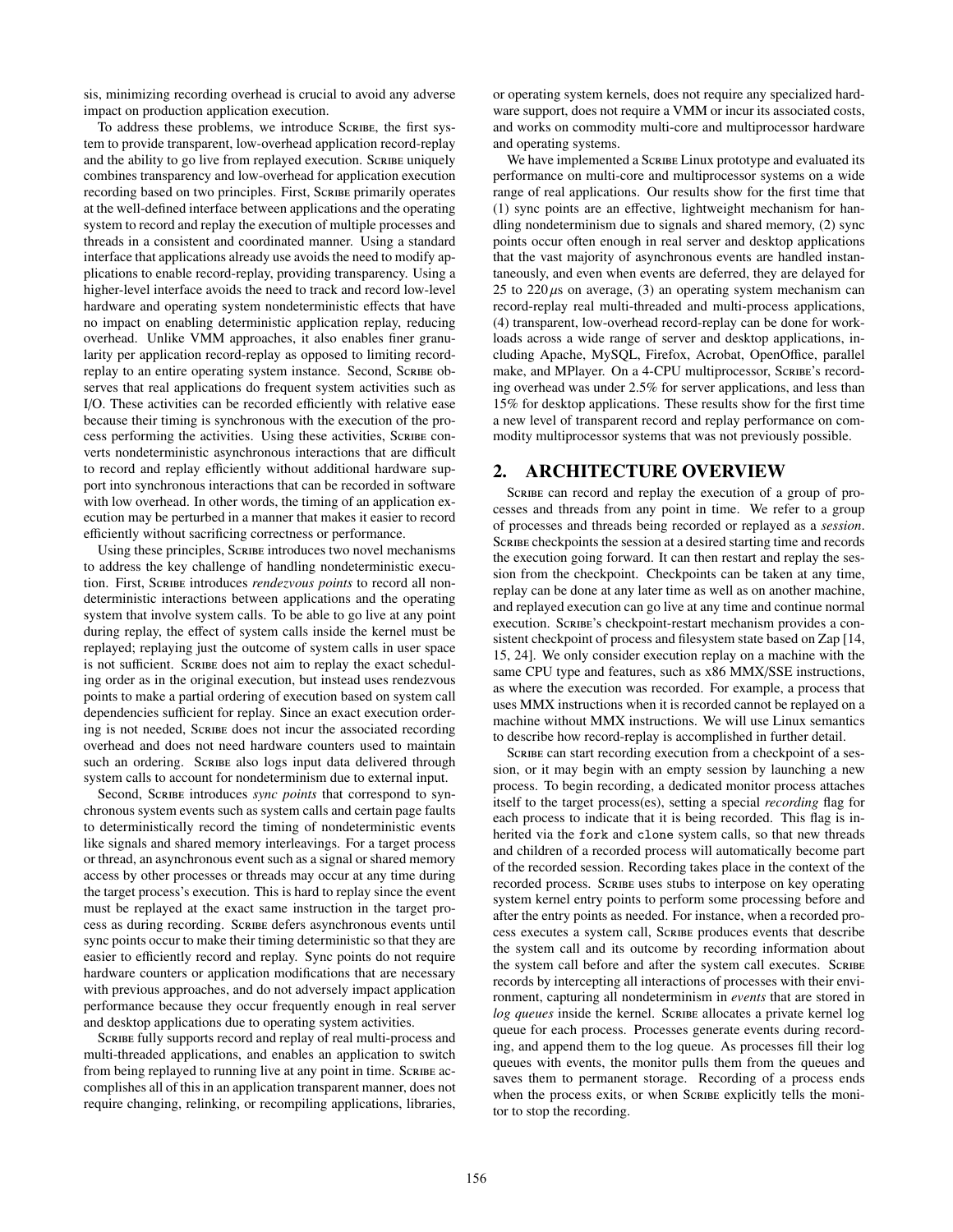| Event           | <b>Description</b>               | Payload                                                   | <b>Details</b> |
|-----------------|----------------------------------|-----------------------------------------------------------|----------------|
| hw inst         | hardware instruction trap        | op-code and data, e.g. RDTSC and 64-bit counter value     | Section 2      |
| syscall ret     | system call return               | system call return value                                  | Section 3      |
| copy_data       | data transfer to/from user space | size and contents of data transfer                        | Section 3      |
| page_public     | make page public (not owned)     | page address                                              | Section 4      |
| page_share_read | make page shared read-only       | page address, page sequence number                        | Section 4      |
| page_own_write  | make page owned read/write       | page address, page sequence number                        | Section 4      |
| rendezvous      | resource synchronization         | resource sequence number                                  | Section 5      |
| signal_receive  | process received signal          | signal number, whether or not in system call, signal data | Section 6      |
| async_reset     | force a sync point               | process user space signature at forced sync point         | Section 6      |

Table 1: SCRIBE record-replay events

SCRIBE can start replaying a session from the beginning of its execution or from a restarted session. To replay, the monitor launches a new process, or restarts the desired session from the respective checkpoint and marks all processes with a special *replaying* flag. A log queue is allocated for each process. Thereafter, the monitor reads the recorded events from storage and places the data in the respective log queues. The recorded events are consumed from the log queues to steer the processes to follow the same execution paths they had during recording. Replay takes place in the context of the process being replayed. SCRIBE uses the same stubs for replay as it did for recording to take control over process execution by interposing on key operating system kernel entry points. For example, when a system call is invoked at replay, SCRIBE consumes an event from the log queue to determine how to correctly replay the effect of the system call. Replay of a process ends when the process terminates, or when all the recorded events have been consumed.

SCRIBE can also let the session *go live*, transitioning it from controlled replay to live execution, by detaching the monitor from the processes and flushing all remaining events. To do this, S must do two things to ensure that the replayed session is always in a state that allows it to transition to live execution. First, S needs to not only replay the application state in user space, but also the corresponding state that is internally maintained by the operating system on the application's behalf. Second, SCRIBE must ensure that the replayed processes perceive the underlying system to be the same as at the time of recording. System identifiers such as process IDs and network port numbers must be perceived by processes to remain the same for them to run correctly after they transition to live execution. To guarantee this even if the underlying system has changed, SCRIBE uses operating system virtualization [24] to encapsulate processes in a virtual execution environment that provides the same private, virtualized view of the system when the session is replayed or goes live as when it was recorded. Processes only see virtual identifiers that always stay the same. Virtual identifiers are transparently remapped by the environment to real operating system resource identifiers, and the mappings are updated so that the session can go live at any time.

The events that SCRIBE records and replays each contains two fields: the event type, and a payload whose size and contents depend on the event in question. Events are not timestamped because SCRIBE does not replay based on explicit event timing information, and does not aim to repeat the exact scheduling order as in the original execution; rather, it ensures that events are ordered correctly by tracking dependencies among events. Two events are *related* if they access the same resource and at least one of them modifies it, for instance a write and read on a pipe. SCRIBE tracks dependencies to preserve the partial order of related events during replay.

Table 1 lists all event types recorded and replayed by SCRIBE. These events correctly account for all sources of nondeterministic execution that are needed to support deterministic replay: nondeterministic machine instructions, system calls, signals, and shared memory interleavings. External input is also a source of nondeterminism, but this occurs through system calls.

The *hw\_inst* event is used for nondeterministic machine instructions which interact directly with the hardware and bypass the operating system. There are three such instructions on x86 CPUs. They all involve reading CPU counters and can be recorded by simply trapping when they occur. While trapping is expensive, these instructions typically occur infrequently; standard binary instrumentation techniques can be used to optimize performance. When a nondeterministic machine instruction occurs, SCRIBE records a *hw\_inst* event whose payload is the instruction type and its result. For example, when the RDTSC instruction occurs, SCRIBE records a *hw\_inst* event whose payload is the RDTSC instruction opcode and the 64-bit value of the timestamp counter. During replay, S returns the recorded result instead of executing the instruction.

Section 3 describes the *syscall\_ret* and *copy\_data* events used for system calls and data transfer between kernel and user space, respectively. Section 4 describes the *page\_public*, *page\_share\_read*, and *page\_own\_write* events used for shared memory interleavings. Section 5 covers the *rendezvous* event used for ordering access to shared resources via system calls. Section 6 describes the *signal\_received* and *async\_reset* events used for signal delivery and for recording of asynchronous events, respectively.

# 3. SYSTEM CALLS

System calls are the predominant form for processes to interact with the environment and with other processes. System call interposition is used to record and replay the execution of system calls. Unlike other approaches [11, 26, 28], SCRIBE does not simply feed processes with logged data to simulate the effect of system calls. This is not sufficient to enable replayed execution to go live. Instead, SCRIBE re-executes system calls during replay to ensure that the corresponding in-kernel state of a replayed session is updated properly so that it can transition to live execution at any time. We first describe the basics of how SCRIBE handles system calls, then describe in Section 5 how SCRIBE handles nondeterminism due to system calls that access shared resources.

#### 3.1 Record

During recording, SCRIBE always allows each system call to execute and records its return value using the *syscall\_ret* event so that the same values can be returned on replay. The system call number is not recorded since it will be available on replay when the process executes the same system call. For system calls that create and terminate processes and threads, namely fork, clone, and exit, SCRIBE also sets up the log queues, arranges to control the execution of new processes and threads when they are created, and performs proper cleanup as processes and threads exit. For system calls that transfer nondeterministic or external data from kernel to user space, SCRIBE records the data to the log queue of the calling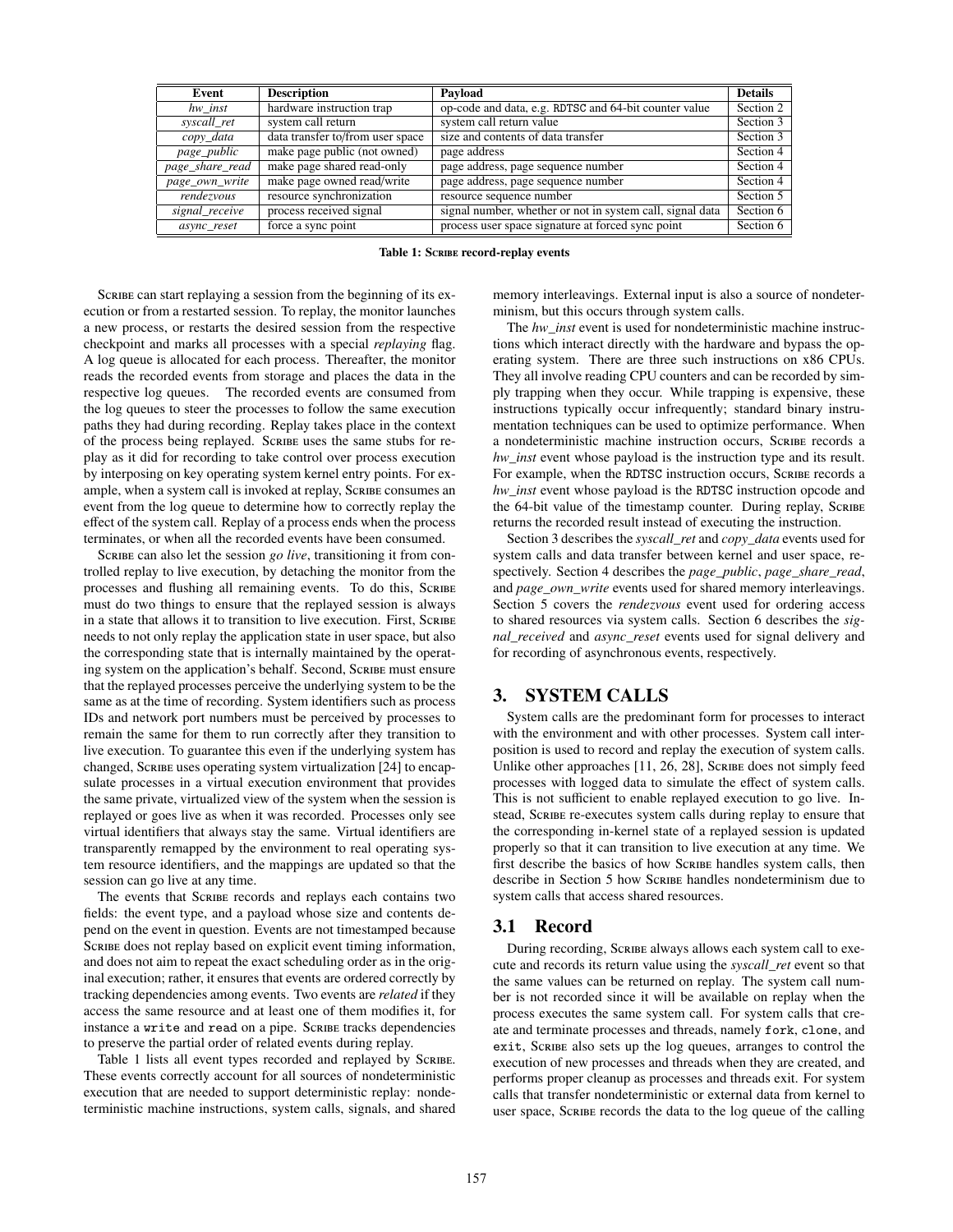| <b>Record (action)</b><br>$\rightarrow$ | Event log<br>$\rightarrow$ | <b>Replay (action)</b>             |
|-----------------------------------------|----------------------------|------------------------------------|
| $ret = gettimeofday(K, NULL)$           |                            | (do nothing)                       |
| (system call returned)                  | syscall ret(ret)           |                                    |
| copy out: $K \rightarrow u$ (size)      | $copy$ data(size, $K$ )    | copy out: $K \rightarrow u$ (size) |
| return (ret)                            |                            | return (ret)                       |

Figure 1: Record-replay of gettimeofday: To record, SCRIBE invokes the system call with an in-kernel buffer (K), logs the return value and input data, copies the data to the user buffer (u) and returns. To replay it copies the logged data to the user space buffer and returns the logged return value.

process using the *copy\_data* event so that the same data can be output by the system call on replay. For example, Figure 1 shows the recording of gettimeofday, which outputs to a data structure a time value which must be recorded. Similarly, all external input data, including network inputs and data from special devices such as /dev/urandom, are delivered via system calls, mainly the read system call, and must be recorded.

Data from user space used as input for system calls never needs to be recorded; it is always deterministic on replay since it resides in the address space of a replayed process. The only exception is if a buffer corresponds to mapped I/O memory, whose contents are logged as well using the *copy* data event. Similarly, SCRIBE does not record input from file descriptors that refer to a local filesystem or to objects such as pipes, because their state and contents during replay are controlled by the replay and therefore deterministic. In contrast, approaches that use system call simulation must explicitly log such data, significantly inflating the resulting log size.

# 3.2 Replay

During replay, SCRIBE replays the system calls of each process independently, unless system calls access shared resources as discussed in Section 5. When a replayed process invokes a system call, SCRIBE intercepts it and uses the return value from the corresponding *syscall\_ret* event in the log queue of the calling process as the return value of the system call. It does not return the value from executing the actual system call, which may differ and result in the replay diverging from the recorded execution.

For system calls that transfer nondeterministic data from kernel to user space, the data logged in the corresponding *copy\_data* event is also returned on replay. For example, Figure 1 shows the replay of the gettimeofday system call from an event log.

Beyond dealing with the return value and nondeterministic data, we can classify system calls into two categories: idempotent and non-idempotent. Idempotent system calls do not modify the internal kernel state, and therefore the underlying call does not even need to be executed. These system calls typically query resource identifiers, such as getpid, getppid, getuid and getgid, or transfer data about resources, such as uname, getrusage, time, getitimer, gettimeofday, and sysinfo. Non-idempotent system calls modify system state and therefore replay typically requires executing the underlying system call.

The processing of non-idempotent system calls varies for different system calls. Most of these system calls are replayed directly by executing them. Examples include setsid, brk, reading from and writing to a pipe, etc. By executing these system calls, SCRIBE guarantees that the state of all the resources that belong to the session is correct at all times, and the session may safely stop replaying, go live, and proceed to execute normally. If a system call execution that was successful in the original application execution fails during replay, SCRIBE aborts the replay.

For system calls that create and terminate processes and threads, namely fork, clone and exit, SCRIBE sets up the log queues, arranges to control the execution of new processes and threads when they are created, and performs proper cleanup as processes

and threads exit. When creating processes and threads during replay, SCRIBE relies on the underlying virtual namespace to provide a method to select predetermined virtual process identifiers so that processes can reclaim the same set of virtual resource identifiers they had used during recording. The same is true for other system calls that allocate resources with identifiers assigned by the kernel, such as IPC identifiers.

For system calls that carry out external I/O, the internal state of file descriptors, such as file position, is updated even though data may not be explicitly sent or received through the file descriptors. For example, for external input, SCRIBE replays the data to the application from the log rather than fully execute the system call.

For system calls that accept wildstar (catch-all) arguments, such as mmap and wait, SCRIBE already knows the outcome of the system call, e.g., which address or process was selected. For deterministic replay, it simply substitutes that outcome for the wildstar argument.

# 3.3 Go Live

In most cases, executing recorded system calls during replay is sufficient to automatically replay the kernel state correctly, due to the deterministic behavior of the application and the operating system. For example, when an application creates and then writes to a pipe, the kernel internally allocates a pipe object, populates the process's file table with suitable file descriptors, and then places data in the pipe's internal buffer. During replay, the application will issue the same system calls, in the same partial order, and the kernel will deterministically behave in the same way and reconstruct the same internal state.

However, internal kernel state that is related to external entities is unique in that it interacts with, and is affected by, state that is not controlled by the session. How such state is handled is predicated on what is assumed about the external environment when a session goes live. We identify two scenarios: *stand-alone* execution assumes that the original external links are non-existent, e.g. in debugging use case, and *switch-over* execution assumes that they remain as is, e.g. for replica execution.

In stand-alone replay, internal kernel state linked to outside the session would become meaningless once the session goes live. Thus, SCRIBE needs to cast meaningful state that gracefully reflects the new status of the resources it represents. It does so by partially executing select system calls that create or manipulate this state.

To illustrate this concept, consider network connections created via connect and accept system calls. Since connect attempts to create a connection to the external world, SCRIBE skips its invocation during stand-alone replay. A successful accept will receive an incoming connection into a new socket. To replay this, SCRIBE creates a new, disconnected, socket instead. The end result in both cases, is that the socket remains closed; should the application thereafter go live, it will perceive a network disconnect upon the next attempt to read or write the socket.

Switch-over replay, on the other hand, introduces two additional complexities. First, it requires that the transition to live execution occur transparently, in a way that external entities, such as remote connections, would not notice. Second, replaying of kernel state is no longer deterministic, since it is affected by the interaction with external entities, e.g. the random choice of sequence numbers for TCP connections, and interleaved order of incoming messages.

SCRIBE's approach is to maintain a compatible, but not necessarily identical, internal kernel state during replay. This avoids numerous intricacies involved in identifying, recording and replaying nondeterministic events of, for instance, the network stack. A key observation is that the replay does not interact with the real world until it goes live. It is permissible to have differences in the inter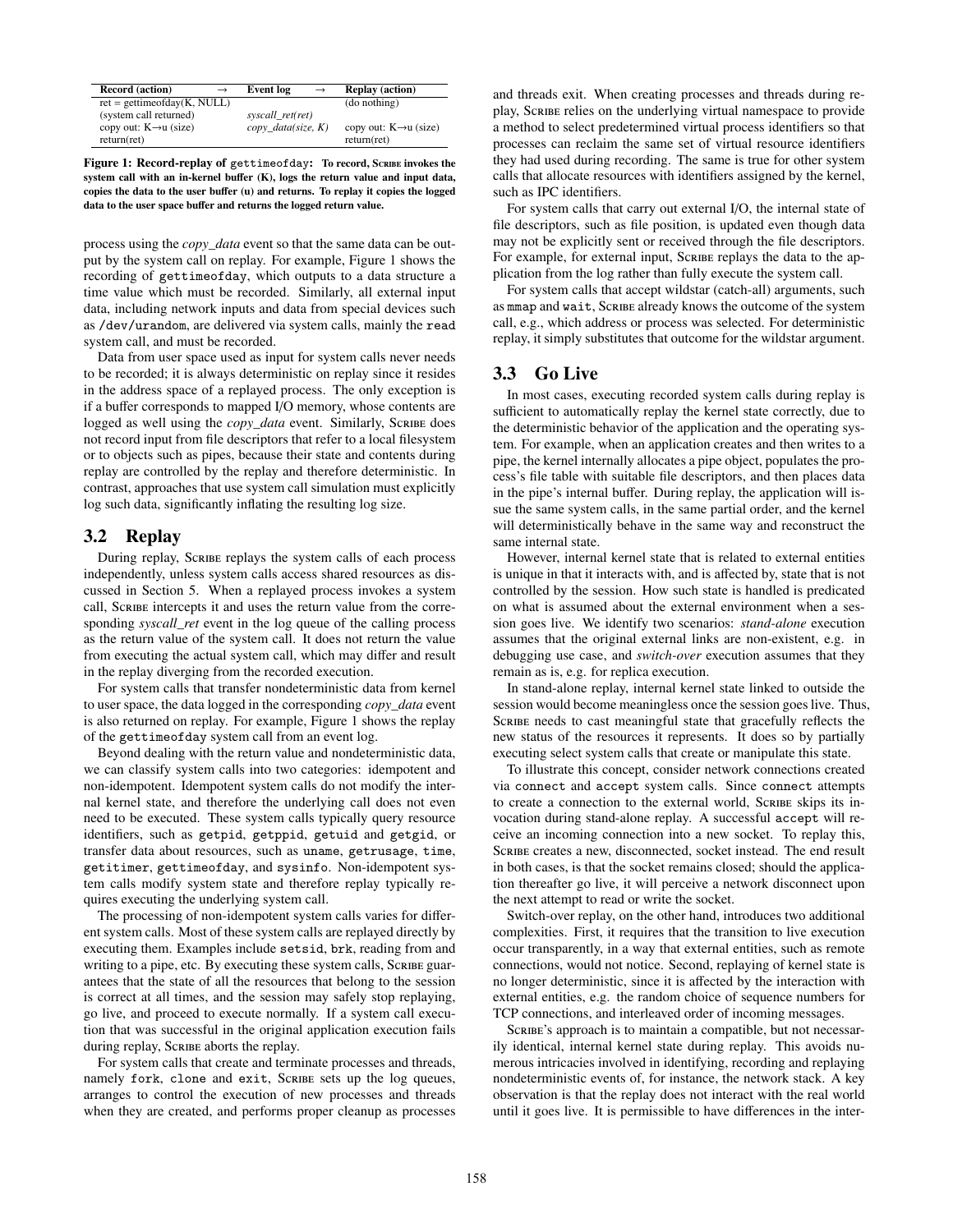nal state, provided that when the transition to live execution takes place, the state is consistent with what was previously published to, and hence expected by, the external world.

Consider, for instance, internal kernel state that corresponds to network communication. For protocols that lack reliability guarantees, such as UDP, SCRIBE need only maintain the corresponding network endpoint, and may safely ignore buffered or in-transit data. For connection-oriented protocols, like TCP, it records important events that permanently affect the internal state. This includes selection of port number, updates of sequence numbers and timestamps, setup of timer expirations, and acknowledged received data. Unacknowledged received data is not tracked since it will be retransmitted. Data in the send buffers is not logged either because it will be deterministically reproduced by replaying the application.

# 4. SHARED MEMORY

Replaying shared memory interleaving is critical for deterministic replay, especially on multiprocessor machines. Memory sharing happens either explicitly when multiple processes share a common shared mapping, or implicitly when the entire address space is shared, e.g. with threads. The main tool to monitor and control memory access in software is the page protection mechanism. Replaying the order of memory accesses efficiently in software is fundamentally difficult since one process may access shared memory asynchronously with, and at any arbitrary location within, another process's execution.

SCRIBE addresses this problem by introducing page ownership management. Because of spatial and temporal locality, a process typically accesses multiple locations on a page during a given time interval. If we can guarantee that no other processes modify that page during the same time interval, then the page can be treated like private memory for that process during that interval. There would be no need to track memory accesses since there are no nondeterministic shared memory interleavings. This scheme requires a protocol to manage page ownership transitions, and a method to ensure that such transitions occur at precisely the same location in the execution during both record and replay. The latter problem is the key challenge, and is discussed in Section 6.

SCRIBE employs a concurrent read, exclusive write (CREW) protocol [7, 17] for shared memory access, but with additional optimizations. A state field of a page indicates whether it is un-owned (*public*), owned exclusively for read and write (*owned\_write*) or shared for read by one or more processes (*shared\_read*). A process that owns a page exclusively has its PTE set as read and write. A process that shares a page has the PTE set to read-only. Otherwise the respective PTE will remain invalid to prevent access. A page that is shared for reading continuously tracks its list of readers, and an exclusively owned page tracks its writer (owner).

Transitions between the page states are as follows. A *public* page becomes*shared\_read* or *owned\_write* on the first read or write access, respectively. An *owned\_write* page becomes *shared\_read* when another process attempts to read from it; the owner process will give up exclusive access and downgrade its PTE to be readonly. An *owned\_write* page can also change owner, in which case the old owner will give it up and invalidate its own PTE, while the new owner will adjust its PTE accordingly. A *shared\_read* page becomes *owned\_write* when the page is accessed for writing. Finally, a page becomes *public* when all processes that have a right to access terminate.

Transitions between page states occur as a result of page faults, which indicate that the faulting process is requesting access to a given page. SCRIBE employs two optimizations to reduce the occurrence of these faults. First, SCRIBE optimizes for the common memory access pattern of reading then writing the same, or nearby, memory addresses. For this pattern, the standard CREW protocol incurs two page faults: a read fault makes the page *shared\_read* and a write fault makes it *owned\_write*. To avoid this cost, SCRIBE marks pages when they experience a double fault by the same process. A marked page will transition directly to *owned\_write* on subsequent page faults, whether they are reads or writes. Finally, SCRIBE clears the flag if the number of page faults exceeds a defined threshold, to adjust its behavior for possibly changing memory access patterns.

Second, SCRIBE optimizes to reduce frequent transfers of page ownership. This can occur among multiple threads due to true or false data sharing. Such page ping-ponging can cause thrashing, especially when multiple pages are involved. For instance, a thread that uses two pages repeatedly in a tight loop may lose ownership of one page while faulting on the other. To mitigate this, S defines a minimal ownership retention interval that begins with an ownership change. Ownership transitions are disallowed until the interval expires.The length of the interval is comparable to a standard scheduler time quantum so that a running process is likely to complete its scheduled time quantum of work.

SCRIBE's page ownership management mechanism requires updating PTEs. To support threads without high overhead due to TLB invalidations, we use private page tables to track thread shared memory accesses. All threads associated with a process share a common page table for reference, but each thread uses its own private page table. The reference page table maintains the current state of all pages. When a thread causes a page fault, SCRIBE consults the corresponding entry in the reference page table and copies the PTE to the thread's private table. This is inexpensive because it only flushes a single TLB entry on the local CPU, instead of a costly inter-processor interrupt followed by a global TLB flush. The reference page table is explicitly updated when the process's address space layout is modified, e.g. through mmap, munmap and mprotect. For a single thread, the private page table directly mirrors the reference page table.

#### 5. RENDEZVOUS POINTS

System calls that access shared resources may cause nondeterminism arising from the order of the execution of *related* system calls that access the same resource and at least one of them modifies it. For instance, a write and a read on the same pipe are related. The order in which related system calls occur needs to be recorded so they can be deterministically replayed. It is crucial to do this in a way that does not degrade performance and scalability on multiprocessor systems.

By operating at the system call level, SCRIBE introduces a novel mechanism to address this problem by capturing concurrency at the same granularity as the operating system. The only requirement is to record and replay the order of any two related system calls. Related system calls occur from accessing shared resources. We observe that the operating system kernel must already provide locations where access to shared kernel objects is serialized for correctness. SCRIBE can thus mimic these serialized access points to record and replay the order of any two related system calls.

SCRIBE introduces *rendezvous points*, locations at which system call ordering is tracked during recording and enforced during replay. Because related system calls occur from accessing shared resources, SCRIBE synchronizes access to each such resource by converting all locations in which shared resources are accessed into rendezvous points. Since these locations are already used by the kernel to serialize access to an instance of a shared resource, rendezvous points do not reduce the scalability or concurrency of the kernel. Our approach avoids the overhead of maintaining an exact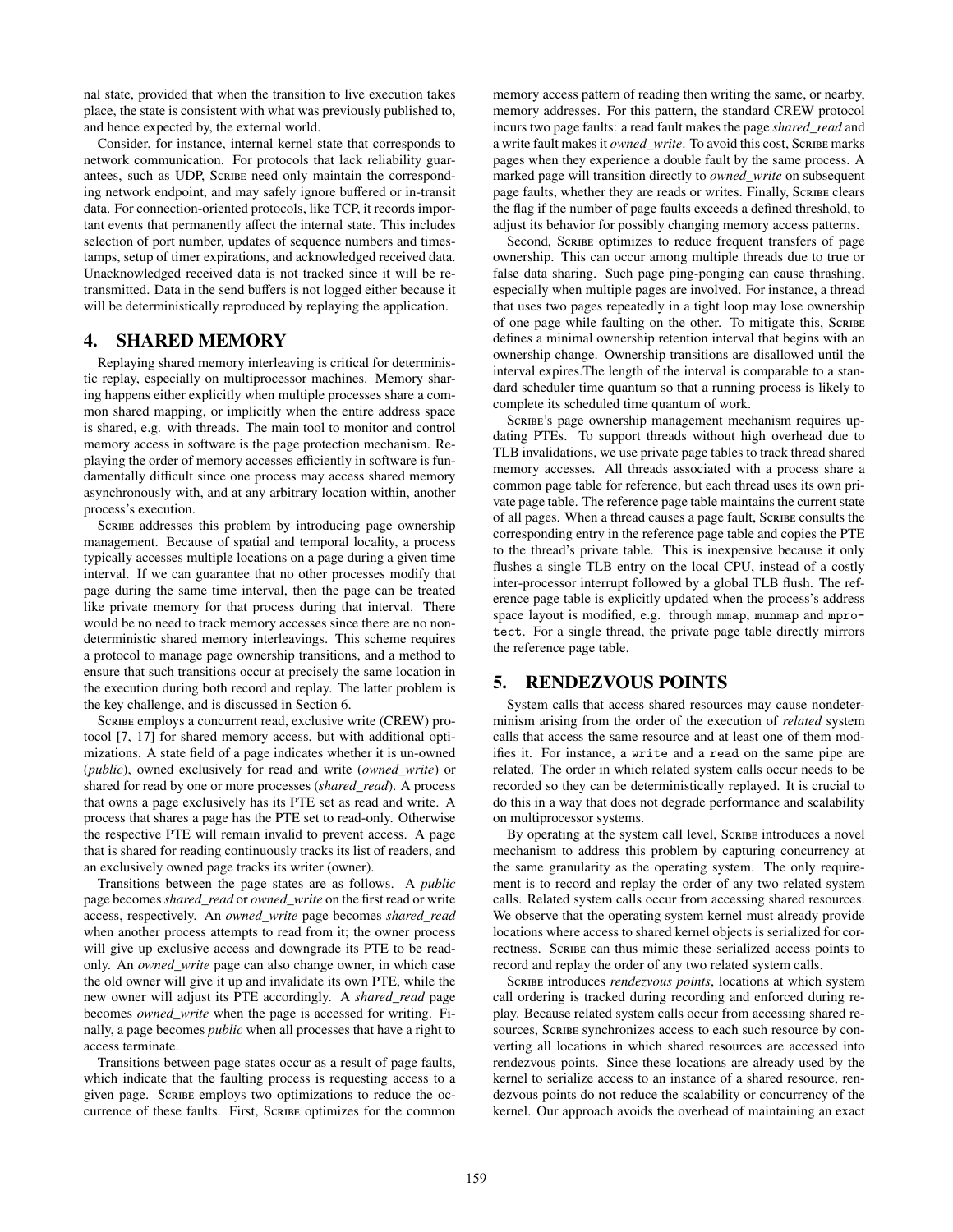| <b>Record (action)</b><br>$\rightarrow$ | Event log<br>$\rightarrow$ | <b>Replay</b> (action)             | User-space                         |
|-----------------------------------------|----------------------------|------------------------------------|------------------------------------|
| copy in: $u \rightarrow K$ (size)       |                            | copy in: $u \rightarrow K$ (size)  | $(A)$ write( $fd$ , $u$ , $size$ ) |
| rendezvous(A, fd.inode)                 | $(A)$ rendezvous(SEO)      | rendezvous(A, fd.inode)            |                                    |
| $ret = write(fd, K, size)$              |                            | $ret = write(fd, K, size)$         |                                    |
| (system call returned)                  | $(A)$ syscall ret(ret)     | (system call returned)             |                                    |
| return (ret)                            |                            | return (ret)                       |                                    |
| $\cdot$ $\cdot$ $\cdot$                 | .                          | .                                  | $\cdot$ $\cdot$ $\cdot$            |
| rendezvous(B, fd.inode)                 | $(B)$ rendezvous(SEO+1)    | rendezvous(B, fd.inode)            | $(B)$ read(fd, u, size)            |
| $ret = read(fd, K, size)$               |                            | $ret = read(fd, K, size)$          |                                    |
| return ret                              | $(B)$ syscall ret(ret)     | return ret                         |                                    |
| copy out: $K \rightarrow u$ (size)      |                            | copy out: $K \rightarrow u$ (size) |                                    |
| return (ret)                            |                            | return (ret)                       |                                    |

Figure 2: Rendezvous points: Process *A* must pass a rendezvous point before it can invoke the system call in both record and replay. Process *B* must do so too, but with a larger sequence number, thus preserving their relative order. The data itself is deterministic and not logged.

execution ordering of system calls and makes a partial ordering of execution based on system call dependencies sufficient for replay.

Rendezvous points are recorded by associating each resource instance with a wait queue and a unique sequence number counter. At any time, exactly one process may be executing inside a given rendezvous point, while others must block until the resource is released. During recording, a process that attempts to access a shared resource will first pass through the corresponding rendezvous point. By doing so, it will increment the sequence number and generate a matching *rendezvous* event. The sequence number in the *rendezvous* event indicates the exact access order for the resource, which can be used to enforce the order during replay. Figure 2 shows the recording of the write and read system calls using rendezvous points and the resulting log. Ideally, for each rendezvous point, we could reuse the respective kernel locking primitive already in place for the associated resource, but this involves kernel changes. To avoid changing the underlying kernel, SCRIBE resorts to its own, separate mutex to interpose transparently at well-defined kernel entry points. Section 7 shows that our approach incurs low overhead on real applications.

During replay, SCRIBE replays the system calls of each process independently from other processes until reaching a rendezvous point. SCRIBE repeats the order in which processes executed through rendezvous points when originally recorded by only permitting the process with matching (smallest) sequence number to enter at any single time. Processes with higher sequence numbers will block and wait for their turn. SCRIBE exploits these rendezvous points to preserve the partial ordering of related system calls during replay. Figure 2 illustrates the use of rendezvous points when replaying the write and read system calls.

Table 2 lists all categories of related systems calls, and the respective resources used for rendezvous points. SCRIBE defines a special pseudo rendezvous point that is used for system calls that access properties global to the execution environment, such as syslog, sethostname, and settimeofday. It is also used for system calls that modify system-wide state such as mount points, pseudo terminals, etc. This preserves their order to ensure that the settings are accurate should the system go live at any point.

For system calls that operate on open file objects, including files, devices, network sockets, and pipes, SCRIBE uses inodes as rendezvous points. Inodes are referenced by a variety of file-related system calls such as read, write, close, and fcntl. Since most file-related operations are re-executed during replay, this ensures that they occur in the proper order for a given inode. Similarly, for system calls that operate on System V IPC objects, including message queues, semaphores, and shared memory, SCRIBE uses the respective System V IPC resources as rendezvous points.

Shared memory pages that are file mapped can be accessed either via direct memory references, or through the virtual filesystem (VFS) using read and write. By definition, access via system calls will bypass the page protection mechanism that enforces the CREW protocol. For example, through the VFS, a process may change a page that it does not own. To prevent deadlocks and ensure consistency with CREW, SCRIBE associates rendezvous points with these pages. This guarantees that the two methods to access shared mapped pages are properly coordinated, and that their order is preserved between record and replay.

For system calls that operate on filesystem pathnames, including open, unlink, creat, fifo, access, stat, chmod, chown, execve, and chroot, SCRIBE must be able to track their ordering to replay them correctly because they may modify the state of the filesystem by creating, deleting and modifying attributes of files. SCRIBE uses filesystem mount points as rendezvous points, but uses them at the VFS layer, not the system call layer. Using them at the system call layer would serialize all filesystem accesses during recording and cause high overhead. Instead, we observe that the order in which system calls that act on pathnames view and modify the filesystem state depends on the order of pathname lookup progress at the VFS layer. The VFS performs pathname traversals one component at a time, always holding the lock of a parent directory while accessing or modifying its contents. To reproduce the order of system calls that act on pathnames, it suffices to record the order of pathname traversal. SCRIBE achieves this by interposing on the VFS pathname traversal to increment the sequence number for the rendezvous point associated with the mount point. Since S is only concerned with actions that affect the existence or access permissions of files, it only needs to increment the sequence number for system calls that perform such operations. This imposes negligible overhead during recording.

In the presence of threads, SCRIBE must also use rendezvous points to track system calls that create file descriptors, modify memory layout, and modify process properties or credentials, since those per process resources are shared among threads. For system calls that create file descriptors, such as open, pipe, and fifo, S uses the calling process's file descriptor table as a rendezvous point. SCRIBE cannot rely on an underlying inode for synchronization, because it does not yet exist. For system calls that modify the memory layout, such as brk, mmap, munmap, and mprotect, SCRIBE uses the calling process's memory descriptor as a rendezvous point. For sys-

| <b>System call category</b>    | <b>Rendezvous resource</b> |
|--------------------------------|----------------------------|
| actions on globals             | global (pseudo)            |
| actions on open file objects   | inode of the file          |
| actions on IPC objects         | IPC objects                |
| read/write shared mapped files | memory page                |
| actions on pathnames           | filesystem mount point     |
| create file descriptors        | file descriptors table     |
| modify memory layout           | memory descriptor          |
| actions on process properties  | process descriptor         |

Table 2: List of rendezvous points categories.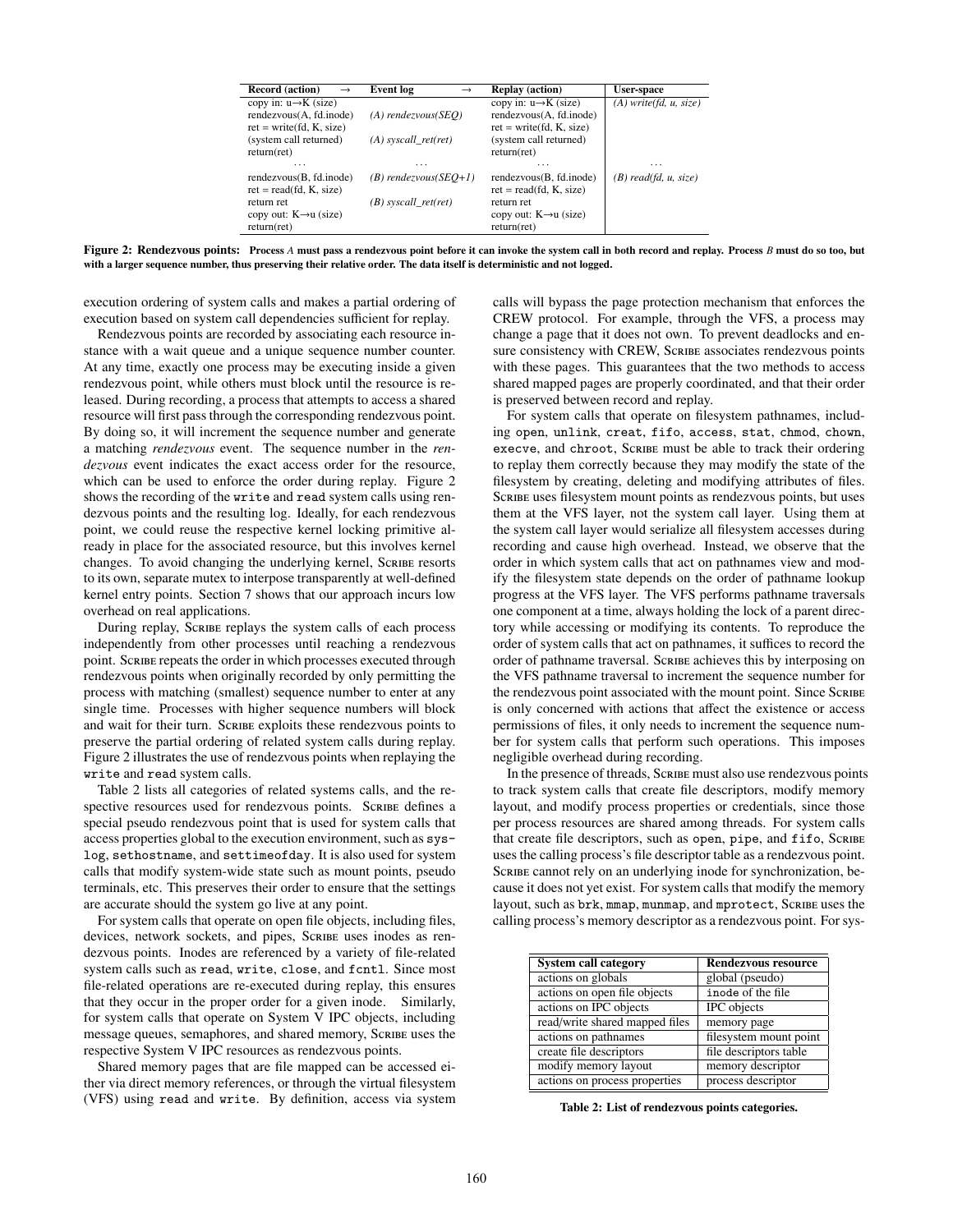tem calls that modify process properties and credentials, including setuid, setgid, setpgid, setsid, setrlimit, SCRIBE uses the process descriptor as the rendezvous point. This is convenient because the properties belong to a process, and the affected operations are performed in that process's context.

SCRIBE also uses the process descriptor rendezvous point to ensure correct ordering among system calls that modify the filesystem view of a process, such as chroot and chdir. System calls that are re-executed on replay and implicitly rely on process properties and credentials must also use the rendezvous point associated with the process descriptor. For example, open and access use a process's user and group identifiers to decide if it has sufficient permissions to operate on a file, kill uses capabilities to permit a signal, and setpgid uses a process's session identifier.

Executing a system call may result in recording multiple rendezvous events. The categories of rendezvous points listed in Table 2 are not mutually exclusive. For example, running open on a file already opened by another process, will result in a rendezvous event for the global resource, for the process descriptor, and for the inode resource.

# 6. SYNC POINTS

Asynchronous events cause nondeterminism arising from the timing of their occurrence. Replaying asynchronous events is challenging because it requires that a recorded event occur at the exact same place in the process's instruction stream as during recording. It is difficult because it could have occurred at an arbitrary location during the execution. The two predominant examples of asynchronous events are signal delivery and page ownership transfers for shared memory, described in Section 4.

Consider signal delivery. Signals are delivered in two steps. First, the sender process sends a signal to the target process, which is marked as having a signal pending. Second, the target process detects the pending signals when it resumes from kernel space, and handles them. If the target process is executing in user space, an inter-processor interrupt will force it into kernel space, where it will detect the pending signals. Replaying this behavior requires interrupting the target process at the exact same instruction as during its original execution. This is difficult because the interrupt could have occurred at any time during execution.

Consider page ownership transfers for managing shared memory. As described in Section 4, a process requesting access to a shared memory page will page fault if it does not have the necessary ownership to read or write the page. This fault occurs asynchronously with the execution of the process that owns the page. Replaying this behavior requires interrupting the owner process at the exact same instruction at which ownership is transferred to the requesting process as during its original execution. This is difficult because the fault could have occurred at any time during its execution.

Attempting to address this problem while providing application transparent record-replay, previous approaches [4, 5, 9, 10] have relied on hardware providing a cycle accurate instruction counter [27]. The respective counter value at which the asynchronous event occurs is logged so that during replay, the event can be replayed at the exact same counter value. The fundamental problem with this approach is that such counters are not available on many CPUs, and even when available, often do not have required degree of accuracy because they were not designed for this purpose. They work for performance measurements where occasional missed counts in various corner cases are not problematic, but do not work for recordreplay where precise instruction counts are required.

SCRIBE takes a fundamentally different approach to address this problem by introducing a novel and efficient mechanism that makes asynchronous events much easier to record and replay by deferring their delivery until the nearest synchronous system event. This is done by introducing *sync points* to represent synchronous system events which are used for this purpose. Sync points are locations in a recorded process's execution which (1) cause the process to enter kernel space by executing the following instruction, and (2) are guaranteed to do so deterministically during replay (assuming a faithful execution prior to reaching there). Since SCRIBE interposes on these kernel entry points, it can easily record the occurrence and location of sync points. Calling a system call and triggering a trap due to division by zero are two examples of sync points. Certain page faults, namely due to invalid memory access, or due to memory sharing also qualify. However, page faults due to copy-on-write or memory paging do not satisfy the second requirement.

# 6.1 Signal Delivery

During recording, SCRIBE defers the delivery of an asynchronous signal until the target process is at a sync point. This allows SCRIBE to easily determine the exact instruction at which the signal is delivered. If the target process is in user space, SCRIBE queues the signal until the process reaches a sync point, such as a system call, and therefore synchronously enters the kernel. This effectively transforms the asynchronous nature of signals into synchronous behavior. Specifically, when a process enters kernel space, it first checks if it has any pending deferred signals. If so, SCRIBE will deliver them to the process and log a corresponding *signal\_receive* event for each delivered signal, then force it to return to user space to handle them. In the case of a sync point due to a system call, it will also rewind the instruction pointer so that the process will re-issue the system call. If the target process is in kernel space, it is already at a sync point and the signal is delivered immediately.

Note that some signals are synchronous in that they are the direct result of an action of the process, like SIGSEGV, SIGFPE, SIGBUS. These occur while the process is in user space, and cannot be deferred for a later time. They already force the process into kernel space and can therefore be delivered and handled on the spot. These signals do not need to be logged because they are deterministic, and will implicitly occur as part of the replay once the condition occurs that had triggered them in the original recording.

During replay, the sender process skips the system call that sends the signal and continues execution. Instead, signal delivery is deterministically replayed at the occurrence of sync points in the execution of the receiving process. When a process enters kernel space as it reaches a sync point, SCRIBE examines the next event in its log queue; if it finds a *signal\_receive* event, it will deliver the designated signal to the process. The process will handle the signal as soon as it resumes to user space. Figure 3a illustrates record-replay of signals.

One set of signals, SIGSTOP and SIGCONT, are treated differently. Unlike other signals, which are replayed by arranging for the process to receive the desired signal, SCRIBE does not resend SIGSTOP as it would interfere with the replay. Because replay is performed in the context of the process, a stopped process will never check its queue for the corresponding SIGCONT signal. Instead SCRIBE maintains the process in a "stalled" state in kernel space, and examines the following events in the queue. The next event may be either another *signal\_receive* event or a page ownership transition event, as discussed in Section 4. SCRIBE processes the remaining events in the queue until it encounters a SIGCONT, and then allows the process to resume execution. When a session that contains a stalled process prepares to go live, SCRIBE arranges to send the previously skipped SIGSTOP to the process, forcing the process into the proper kernel state.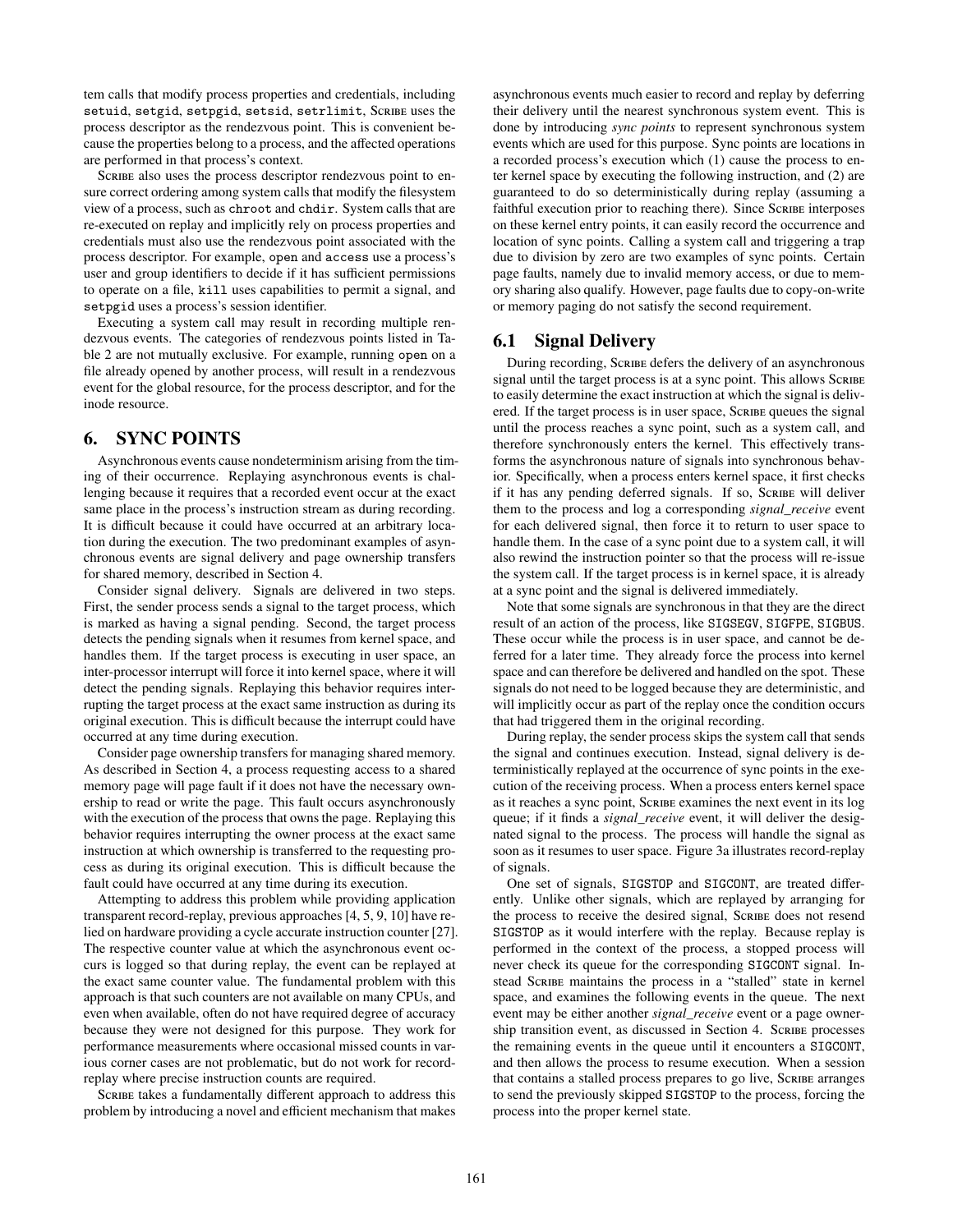|     | <b>Record (action)</b><br>$\rightarrow$ | <b>Event</b> log<br>$\rightarrow$ | <b>Replay (action)</b> | User-space              |
|-----|-----------------------------------------|-----------------------------------|------------------------|-------------------------|
| (a) | (do nothing)                            | (queue sig on $B$ )               | (do nothing)           | $(A)$ kill $(B, sig)$   |
|     | return(0)                               | $(A)$ syscall ret $(0)$           | return(0)              |                         |
|     | $\cdot$ $\cdot$ $\cdot$                 | $\cdot$ $\cdot$ $\cdot$           | $\cdots$               | $\cdot$ $\cdot$ $\cdot$ |
|     | kill(B, sig)                            | $(B)$ signal_received(sig)        | kill(B, sig)           | $(B)$ sync point        |
| (b) | $(A)$ (stall)                           | (queue $ADDR$ on B)               | $(A)$ (stall)          | $(A)$ read page $ADDR$  |
|     | $\cdot$ $\cdot$ $\cdot$                 | $\cdot$ $\cdot$ $\cdot$           | $\cdots$               | $\cdot$ $\cdot$ $\cdot$ |
|     | (B) (adjust PTE)                        | (B) page_share_read(ADDR)         | (B) (adjust PTE)       | $(B)$ sync point        |
|     | $(A)$ (adjust PTE)                      | $(A)$ page_share_read $(ADDR)$    | (A) (adjust PTE)       | $(A)$ woken up          |
|     | (A) read page ADDR                      |                                   | (A) read page ADDR     |                         |

Figure 3: Asynchronous events record-replay: (a) The sender of a signal always skips the call and notifies the receiver instead; The receiver handles and logs the signal when it reaches a sync point. (b) Assume process *B* owns a page for writing. Process *A* faults reading from the page, notifies the owner, and blocks; When *B* reaches a sync point, it downgrades the page state (and PTE) to read-only, and logs a memory event; Finally, *A* updates its own PTE and resumes execution.

## 6.2 Page Ownership Transfer

Page state transitions are allowed to only take place when SCRIBE can conveniently track, and later replay them. We draw the following analogy to signal delivery: the process that page faults and the page owner(s) are analogous to the sender and the receiver of a signal, respectively. SCRIBE converts asynchronous memory events into synchronous ones by deferring them until the owner process reaches a sync point.

When a process tries to access an owned page it notifies the owner and, unlike with signals, blocks until access is granted. Conversely, owner processes check for pending requests at every sync point and, if necessary, give up ownership. Figure 3b illustrates record-replay of memory interleaving. Note that page faults due to the memory interleaving under the CREW protocol contribute significantly to the pool of sync points, adding to system calls.

Although transfer of page ownership is always performed by the owner process(es), there is one exception to this rule due to interaction of blocking system calls and shared memory. When an owner of a page blocks inside a system call, it cannot transfer its page ownership to another process. This can cause long delays in ownership transfer, and even lead to a deadlock if, for example, the owner blocks on a read from a pipe, and the other process stalls on a memory access while attempting to write into the same pipe.

To address this problem, SCRIBE guarantees that user space shared memory is not accessed by an owner process when it is executing a system call. If another process needs to access a shared memory page owned by the calling process, SCRIBE can simply transfer ownership to the requesting process knowing that the original owner process will not access shared memory because it is executing a system call. There are no shared memory interleavings to track between the original owner process and the requesting process. SCRIBE can just identify the location in the original owner's instruction stream at which this ownership transfer occurs as being the occurrence of the system call, which it already logs.

More specifically, since various system calls transfer data between the kernel and user space which could involve a shared page owned by the calling process, SCRIBE uses an in-kernel staging area where it temporarily stores both input and output data. As a result, only the staging area, not user space memory, is accessed by the calling process during system calls. SCRIBE flags an owner that enters a system call as a *weak-owner* until the system call completes. This flag indicates that other processes may promptly revoke ownership of pages that it holds whose retention interval expired. If during the system call the owner also becomes blocked, SCRIBE flags it as a *sleep-owner* until it resumes execution. This flag indicates that other processes may promptly revoke ownership of any pages that it holds. PTEs of the requesting processes and the owner are updated promptly to reflect these actions.

# 6.3 Signature Record and Replay

Deferring signals and page ownership transfers may incur a performance penalty by increasing the latency of signal delivery and page faults on shared memory, respectively. SCRIBE's approach to recording and replaying asynchronous events is predicated on the assumption that sync points occur frequently enough in real applications, since they often enter kernel mode by executing system calls or causing page faults. Based on this assumption, we expect any performance overhead to be low in practice. Section 7 presents experimental results that validate our assumption.

In addition, for tracking shared memory, it assumes that real applications do not typically use user space-only spinlocks or related mechanisms. For example, consider a thread that reads from a memory location in a busy loop until it finds a positive value, and another thread that intends to write a positive value to that location. Assume that the former thread becomes the owner of the page. The threads are now deadlocked, since the second thread waits for the first thread to give up the ownership for the page, and the first thread waits for the second one to change the value in the memory.

Although the likelihood of either scenario is not common in real applications, SCRIBE also provides a novel but more heavyweight mechanism to record and replay asynchronous events that were deferred for too long due to an unlikely absence of sync points. During recording, if a signal, or a page ownership transfer, has been deferred for a period that exceeds a predefined threshold, S switches to a different mechanism. SCRIBE sends the target process a reserved signal that forces it into kernel mode. By using a reserved signal, we ensure that process execution does not depend on it in any way. It then creates a signature of the process: a lightweight checkpoint of the current user space context of just that process, namely its registers and writable memory pages.

A key observation here is that between sync points, the process is guaranteed to not have any interactions with the operating system, or any nondeterministic interactions with other processes, since its last sync point and until it is finally forced into kernel mode. Therefore, SCRIBE is also guaranteed not to have missed recording any nondeterministic interactions by forcing the process into kernel mode. Thus, forcing the process into kernel mode can be thought of as resetting the recording, and is logged as a *async\_reset* event. By forcing the process into kernel mode, we effectively create a new sync point. The original pending signal or page ownership transfer can then be handled and its location with respect to the new sync point is precisely known.

During replay, the key issue is knowing when the process should consume the *async\_reset* event. Other approaches suggested the use of hardware performance counters despite their shortcomings [3, 29]. Since SCRIBE is designed for commodity operating systems without base kernel changes, it does not have access to scheduling decisions and data that are essential for using performance count-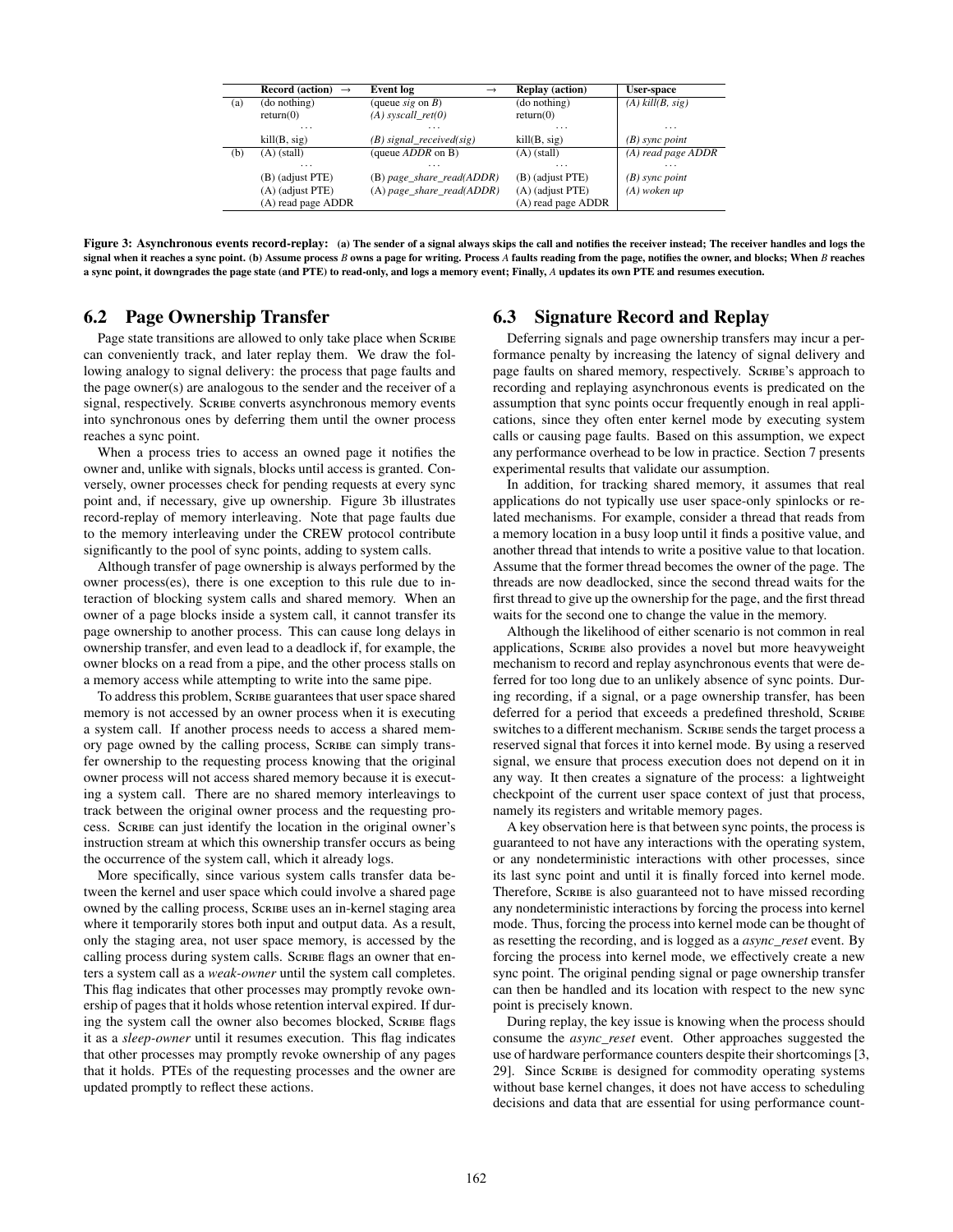| <b>Name</b> | <b>Description</b>                   | <b>Benchmark</b>                                                        | <b>Time</b>      |
|-------------|--------------------------------------|-------------------------------------------------------------------------|------------------|
| apache-p    | Apache 2.0.54, 8 processes, prefork  | httperf $\overline{0.8 \text{ (rate=1500, num-calls=20)}}$              | 189 <sub>s</sub> |
| apache-t    | Apache 2.0.54, 50 threads, worker    | httperf $0.8$ (rate=1500, num-calls=20)                                 | 187 <sub>s</sub> |
| mysql       | MySQL 5.0.60 database server         | sql-bench                                                               | 184s             |
| ssh-s       | OpenSSH 5.1p1 (server)               | 50 SSH sessions (10 concurrent), each emulates user typing 5K text file | 53 s             |
| $s$ sh-c    | OpenSSH 5.1p1 (client)               | 50 SSH sessions (10 concurrent), each emulates user typing 5K text file | $\overline{53s}$ |
| make        | parallel compilation of Linux kernel | make $-$ j10 of the Linux kernel                                        | 101 s            |
| untar       | untar of Linux 2.6.11.12 source tree | gunzip linux-2.6.11.12.tar.gz   tar xf -                                | 2.8 s            |
| urandom     | reading from /dev/urandom            | $dd=$ /dev/random bs=1k count=10000   lzma > /dev/null                  | 2.6s             |
| editor      | vim 7.1 text editor                  | vim -S vi.script to append 'hello world' 1000000 times                  | 12.4s            |
| firefox     | Firefox 3.0.6 web browser in VNC     | SunSpider 0.9 JavaScript benchmark                                      | 120s             |
| acroread    | Adobe Acrobat Reader 8.1.3 in VNC    | open 190 KB PDF, close and exit                                         | 2.8 s            |
| mplayer     | Mplayer 1.0rc2 movie player in VNC   | play 10 MB 1280x720 HDTV video at 24 frames/s                           | 30.8 s           |
| openoffice  | OpenOffice 3.0.1 office suite in VNC | Jungletest r27 (2009-03-08) open document, export, close, and exit      | 4.9 s            |

Table 3: Application scenarios

ing; without it, it is impossible to accurately correlate performance counter data to individual processes that execute in user space.

SCRIBE takes a different approach. Starting at the last event in the log prior to the *async\_reset* event, it will set a breakpoint at the instruction specified by the saved value of the program counter. The process will generate an exception each time that it reaches the instruction pointed to by the saved program counter, prompting SCRIBE to compare its current user space context, namely, registers and contents of writable memory pages with that of the *async\_reset* event. The *async\_reset* event occurs when the data at the replayed process matches that of the event. Once that happens, SCRIBE can remove the breakpoint and continue normal replay. Although this signature-based record and replay can be expensive, the overhead can be minimized by only recording differences in signatures. More importantly, forcing a sync point is rarely needed in practice for handling asynchronous events.

# 7. PERFORMANCE EVALUATION

We have implemented a SCRIBE prototype as a Linux kernel module and associated user-level tools. To demonstrate the effectiveness of our approach, we evaluated the ability and performance of our unoptimized prototype to record-replay real applications on commodity multiprocessors and operating systems.

We ran our experiments on an IBM HS20 eServer BladeCenter, each blade with dual 3.06 GHz Intel Xeon CPUs with hyperthreading, 2.5 GB RAM, a 40 GB local disk, interconnected with a Gigabit Ethernet switch. Each blade was running the Debian 3.1 distribution and the Linux 2.6.11.12 kernel and appears as a 4-CPU multiprocessor to the operating system. For application workloads that required clients and a server, we ran the clients on one blade and the server on another.

We recorded and replayed a wide range of real applications, listed in Table 3. The list includes (1) server applications such as Apache in both multi-process (apache-p) and multi-threaded (apache-t) configurations, MySQL (mysql), and an OpenSSH server (ssh-s), (2) utility programs such as SSH clients (ssh-c), make (make), untar (untar), compression programs such as gzip and lzma, and a vi editor (editor), and (3) graphical desktop applications such as Firefox (firefox), Acrobat Reader (acroread), MPlayer (mplayer), and OpenOffice (openoffice). To run the graphical applications on the blade which lacks a monitor, we used VNC (TightVNC Server 1.3.9) to provide a virtual desktop.

We measured the performance of SCRIBE using the benchmark workloads listed in Table 3. Applications were all run with their default configurations. Workloads were selected to stress the system to provide a conservative measure of performance. For example, firefox runs the widely used SunSpider benchmark designed to measure real-world web browser JavaScript performance. We

also included benchmarks that emulate multiple interactive users such as  $ssh-s$  and  $ssh-c$ , which open multiple concurrent SSH sessions, each having an emulated user input text into a vi editor at world-record typing speed [18] to create a 5 KB file, then exiting. We focus on quantifying the performance overhead and storage requirements of running applications with SCRIBE in terms of the cost of continuously recording the execution, and speedup of replayed execution versus recorded execution. Previous work shows that the overhead of the virtual execution environment is small [16, 24].

Figure 4 shows the performance overhead of recording the application workloads. Performance is measured as completion time in all cases except for apache-p and apache-t which report performance in completed requests per second. No frames were dropped during logging of mplayer playback. Results are shown normalized to native execution without recording. Recording overhead was under 2.5% for server applications and under 7% for all desktop applications except for openoffice, which was 15%. For all desktop applications, there was no user noticeable degradation in interactive performance.

Figure 4 also shows the performance of replaying the applications workloads. Performance is measured as completion time, normalized to execution with recording. Replaying speedup relative to recording was at least 1 in all cases, and reached as much as a factor of 70 for ssh-c. The results demonstrate that SCRIBE can replay applications at least as fast as it records, as expected. This is useful for fault-tolerant systems to guarantee that replay on the backup does not slow down execution on the primary.

Two factors contribute to replay speedup: omitted in-kernel work due to system calls partially or entirely skipped (e.g. network output), and compressed time due to time waiting skipped at replay (e.g. timer expiration). Application that do neither perform the same work whether recording or replaying, and sustain speedups close to 1. This includes computation-intensive workloads such as make, urandom, untar, and editor. The speedup increases as the workload exhibits more idle time in sleeping or blocking (mostly waiting for input events). For instance, mplayer spends about 23% of the time sleeping during recording, and its replay speedup is roughly 1.3. Replay speedup is noticeably larger for workloads that spend much of their time sleeping: 3.9 for acrobat, 7.1 for apache-p, and 5.8 for apache-t. Interactive workloads obtained the largest speedups: 19 for ssh-s and 70 for ssh-c.

Figure 5 shows the storage growth rate of recording. Storage requirements are decomposed into memory-related events (memory), nondeterministic input data returned by system calls (input data), and other data which is primarily system call return values and rendezvous points (syscalls). The storage growth rates ranged from 100 KB/s for ssh-c to almost 1.9 MB/s for mysql. These storage requirements are quite modest. When compressed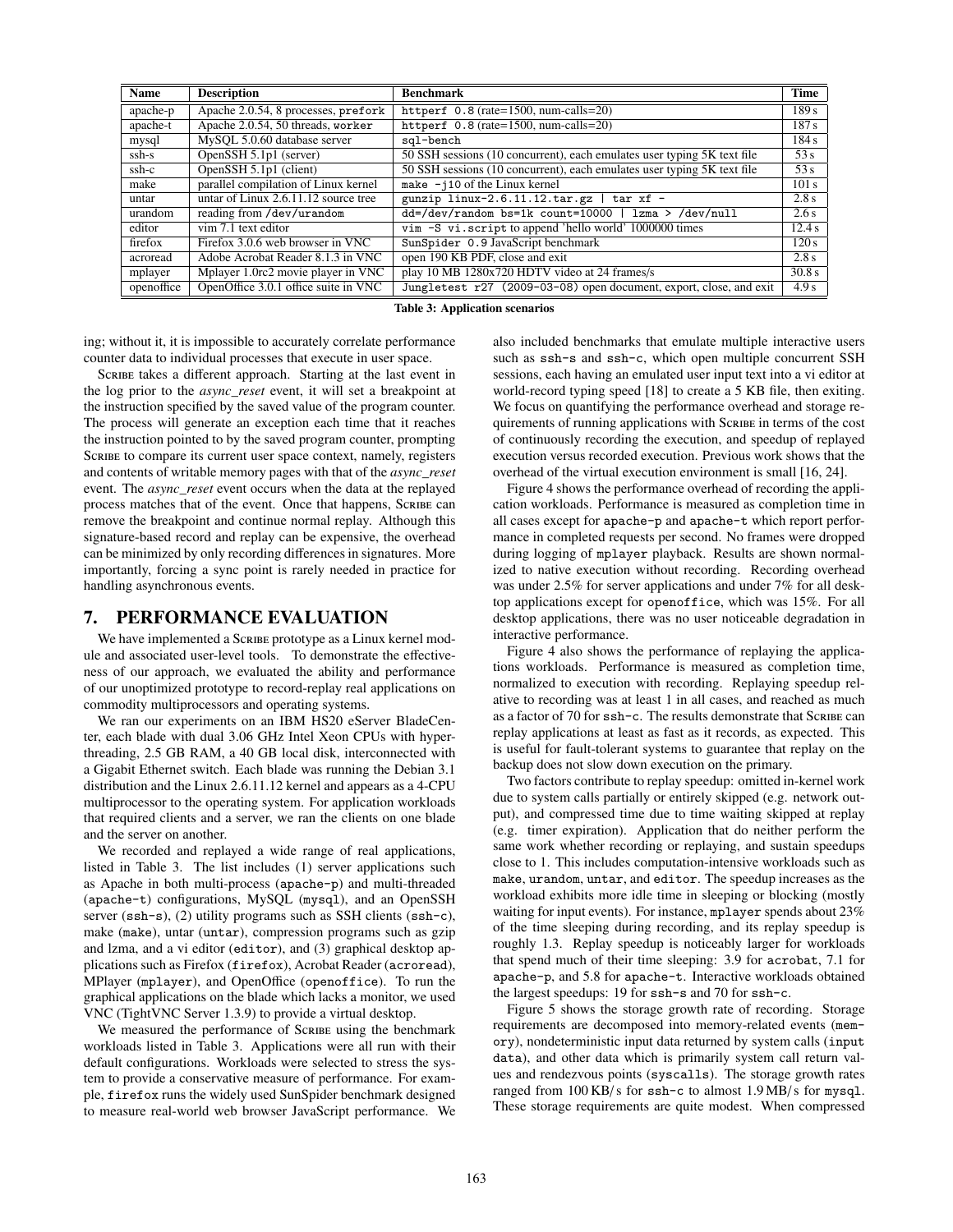

using lzma, storage growth rates dropped to between 1 to 90 KB/s for all scenarios except urandom, whose storage growth rate remained a bit over 1.1 MB/s. Most of the log of urandom is due to input of random data, which does not compress well.

Figure 6 shows the average number of processes and threads running for each application scenario. The sum of the two is the average number of total Linux tasks running. All workloads except editor consisted of multiple processes or threads, demonstrating SCRIBE's ability to record and replay real multi-process and multithreaded application workloads. Five of the scenarios used threads: apache-t, mysql, ssh-c, firefox, and openoffice. For all of these scenarios except ssh-c, this correlates with the majority of the log storage consisting of memory events, as shown in Figure 5. The threads in ssh-c are used in the benchmark to manage concurrent sessions. They involve very little contention over shared memory, and therefore do not contribute much to the log size. Conversely, apache-p shows mild shared memory activity despite being a multi-process application rather than multi-threaded.

Figure 7 shows the time interval between consecutive per process sync points for each application scenario. The average time interval is measured per process then averaged over all processes. It is at most  $30 \mu s$  for all scenarios except make, urandom and editor, for which it is less than  $500 \mu s$ . These three are CPU intensive workloads that produce sync points only due to system calls. The maximum time interval between sync points for almost all application workloads was less than 100 ms, which is also not large and similar to the scheduling time quantum in Linux. The maximum time interval for three application workloads, make, firefox, and openoffice, was higher, but only occurred once, during the startup of each application. If we exclude these outliers and compute the 99th percentile of the time interval between sync points, the time interval is less than 10 ms.

Figure 7 also shows the average length of sync points per process for each application scenario. It is at least  $300 \mu s$  for all scenarios except untar and mplayer, in which it is over  $50 \mu s$ . More importantly, in all workloads the average time spent at a sync point is significantly larger—over an order of magnitude in most cases—than the time spent between sync point, or outside sync points. Processes persist longer at sync points whenever, for example, they block on I/O in a system call or wait for page ownership transfer. During the time intervals within sync points, asynchronous events for a process are delivered instantly and need not be deferred. In other words, on average, most of the time asynchronous events can be delivered promptly; and if not, then they are delayed for a short period. This establishes the empirical grounds for SCRIBE's reliance on sync points to successfully convert asynchronous events to synchronous ones in a timely manner.

Figure 8 shows the total number of signals and shared memory page faults due to SCRIBE's page ownership management mechanism for each application scenario. Page faults not due to S are not included. The totals are decomposed into those that are handled instantly versus those that need to be deferred until a sync point is reached. The measurements show that SCRIBE provides low-overhead execution recording even in the presence of a large number of asynchronous events. Nearly all asynchronous events of either type are handled instantly as they arrive, because the process that is the target of these events is already executing in the kernel at a sync point. Sync points not only happen frequently enough, but also endure long enough, that the vast majority of asynchronous events can be handled immediately without being deferred.

Observe in Figure 8 that asynchronous events due to shared memory page faults predominate over signals in scenarios that involve multiple threads or shared memory. In these scenarios, page faults due to SCRIBE's page ownership management occur in larger numbers, and, since they themselves are sync points, they contribute to the pool of available sync points. The fraction of sync points due to shared memory page faults of the total number of sync points ranges from 10% in apache-p, to 30% in mysql, apache-t, firefox, and openoffice, and up to 50% in mplayer. In other words, applications that need sync points for shared memory accesses are also likely to have sync points more frequently.

Figure 9 shows the amount of delay incurred for signals and shared memory accesses. Signals were delayed at most  $100 \mu s$  on average, except ssh-c, which reached  $220 \mu s$ . The average delay for only those few deferred signals that could not be handled instantly was at most 1 ms. CPU intensive workloads without shared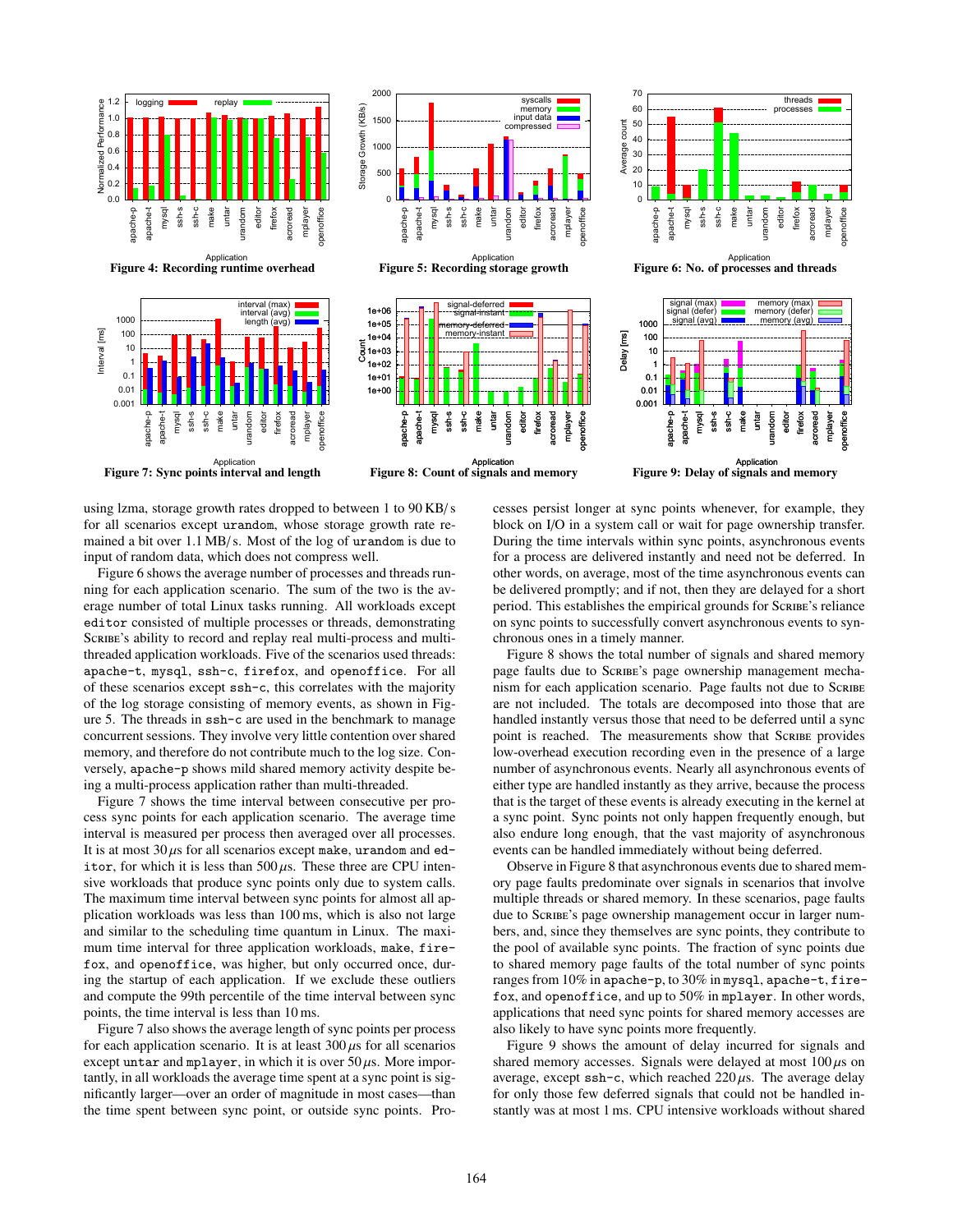memory produce sync points only due to system calls, and sustain longer delays for deferred signals. For example, in make, 135 SIGCHLD signals were deferred as the parent process waited to be scheduled while compilations occupied the CPUs. Only when it was scheduled, it reached a sync point and handled the signal. However, even without SCRIBE, when the signal is delivered instantly, the parent process would only handle the signal after a comparable delay since it would still wait to be scheduled. In multithreaded workloads, the delays for signals are longer, despite the addition of sync points due to shared memory accesses. This is because our prototype only considered sync points due to system calls for deferred signals. The delays would probably be more comparable to those for shared memory access if sync points due to shared memory were also used.

Unlike with signals, when a shared memory event occurs, the process that faulted blocks until access is granted. Thus, whether memory events are delayed and for how long is pivotal for the performance of the system. Fortunately, shared memory accesses introduce numerous additional sync points due to page ownership transfers. The average delay for shared memory accesses was less than  $25 \mu s$ . If we consider only deferred shared memory accesses that could not be handled instantly, the average delay increases modestly to at most  $60 \mu s$ . These delays are comparable to the native service time of a page fault. SCRIBE's sync points convert page ownership transfers from asynchronous events to synchronous events with negligible impact on page fault performance, since most asynchronous events are handled instantaneously.

Finally, through all the executions of the application scenarios, we have never observed a situation in which a process failed to reach a sync point in a reasonable time, or at all. Although S has a mechanism in place to deal with delays that become too large, we did not witness a need for this functionality in practice. Our experiences and results demonstrate that sync points occur frequently and are useful for enabling deterministic replay.

# 8. RELATED WORK

Replaying program execution has been of interest for over 40 years [2]. Hardware mechanisms [1, 8, 13, 19, 20, 21, 22, 33] face a high implementation barrier and do not support record-replay on commodity hardware. Virtual machine mechanisms [5, 9, 10, 32] require replaying operating system execution just to replay application execution. Almost none of them support replaying multiprocessor virtual machines, and the ones that do incur an order of magnitude worse overhead for common applications like compilation due to kernel-level sharing, such as writing files to the same directory [10]. Application and library mechanisms [11, 12, 23, 26] cannot provide transparent record-replay for unmodified applications. Programming language mechanisms [6, 17, 25] do not support widely-used applications written in languages that do not provide record-replay primitives. Unlike these approaches, S is an operating system mechanism. It works at a higher-level abstraction than hardware or virtual machine approaches to reduce recording overhead. It works at a lower-level abstraction than application, library, and programming language approaches to provide transparent record-replay for unmodified applications.

Other operating system mechanisms have also been proposed [3, 4, 28, 30] that interpose between applications and the operating system. None of them provides record-replay for multi-threaded and multi-process applications. In fact, only TFT [4] shows any recordreplay results for real applications, namely gzip, a single process application, but overhead was quite high. Unlike SCRIBE, TFT is only designed to replay a single process. Debugging using deterministic replay (DUDR) [30] presents only a paper design with no

implementation or evaluation, while Flashback [28] and RR [3] are largely incomplete with no results beyond those for a single, simple test program. In contrast, SCRIBE demonstrates for the first time that record-replay of real multi-threaded and multi-process applications is possible using an operating system approach.

A key issue for operating system mechanisms is replaying the in-kernel side effects of system calls. This must be done for at least some system calls in all replay systems. Previous approaches do not solve the important problem of nondeterminism arising from the order of execution of related system calls. TFT only replays a single process, so this issue does not arise. DUDR and Flashback hypothesize counting instructions to know when context switches occur to track exact scheduling order to know the order of system call execution among processes. However, they provide no mechanism for obtaining and using the required cycle accurate counters, and the approach itself does not work for multiprocessors. RR suggests instrumenting the system call interface, but provides no actual mechanism to do it. In contrast, SCRIBE provides a new mechanism using rendezvous points that solves this problem without tracking exact scheduling order. SCRIBE's mechanism does not require hardware support and works for multiprocessor systems.

Record-replay systems must record the exact location in an instruction stream at which an asynchronous event occurs. This can be done by adding hardware support, modifying applications, or writing applications with new language primitives to record exactly when the application receives the event. To do this on commodity hardware without application changes, all previous approaches that deal with this issue [5, 9, 10, 27] rely on the existence of a cycle accurate instruction counter. To deal with interrupt lag [29], replay is done by interrupting execution some time before the asynchronous event should occur, setting a breakpoint on the instruction at which it should occur, then stopping at every breakpoint to see if the instruction counter matches the recorded value. When they match, the asynchronous event is delivered. In contrast, SCRIBE introduces a fundamentally different mechanism based on sync points that does not rely on hardware performance counters.

TFT [4] proposed recording in periodic epochs for fault tolerance, and then deferring the delivery of signals sent in each epoch until the respective epoch ends. Epochs are created by instrumenting applications to use counters to periodically return control to TFT. This also makes it easier to determine when signals are delivered since they are delivered at well-defined epoch boundaries. The idea is similar to SCRIBE's notion of deferring signal delivery until sync points. But, unlike TFT, SCRIBE does not require instrumenting applications and does not define sync points based on any measure of time or instruction counts. Instead, sync points are based on system calls, page faults, and traps that occur as part of normal application execution. Unlike TFT which only supports replaying a single process, SCRIBE uses sync points to enable replay of multiprocess and multi-threaded applications on multiprocessors.

Besides SCRIBE, only SMP-ReVirt [10] can transparently replay multiprocessor workloads that use shared memory. SMP-ReVirt replays multiprocessor virtual machines where multiple CPUs may access shared memory. It uses standard page protection to detect memory races, and the concurrent read, exclusive write (CREW) protocol [7, 17]. To record exactly when page access permissions switch from one CPU to another, SMP-ReVirt records counter values in the same manner as it does for handling other asynchronous events. RR [3] proposes a mechanism similar to SMP-ReVirt, but notes problems with inaccuracy of hardware counters on modern CPUs and has no record-replay results for any applications. In contrast, SCRIBE avoids counter inaccuracies and introduces sync points based on the assumption that real applications perform fre